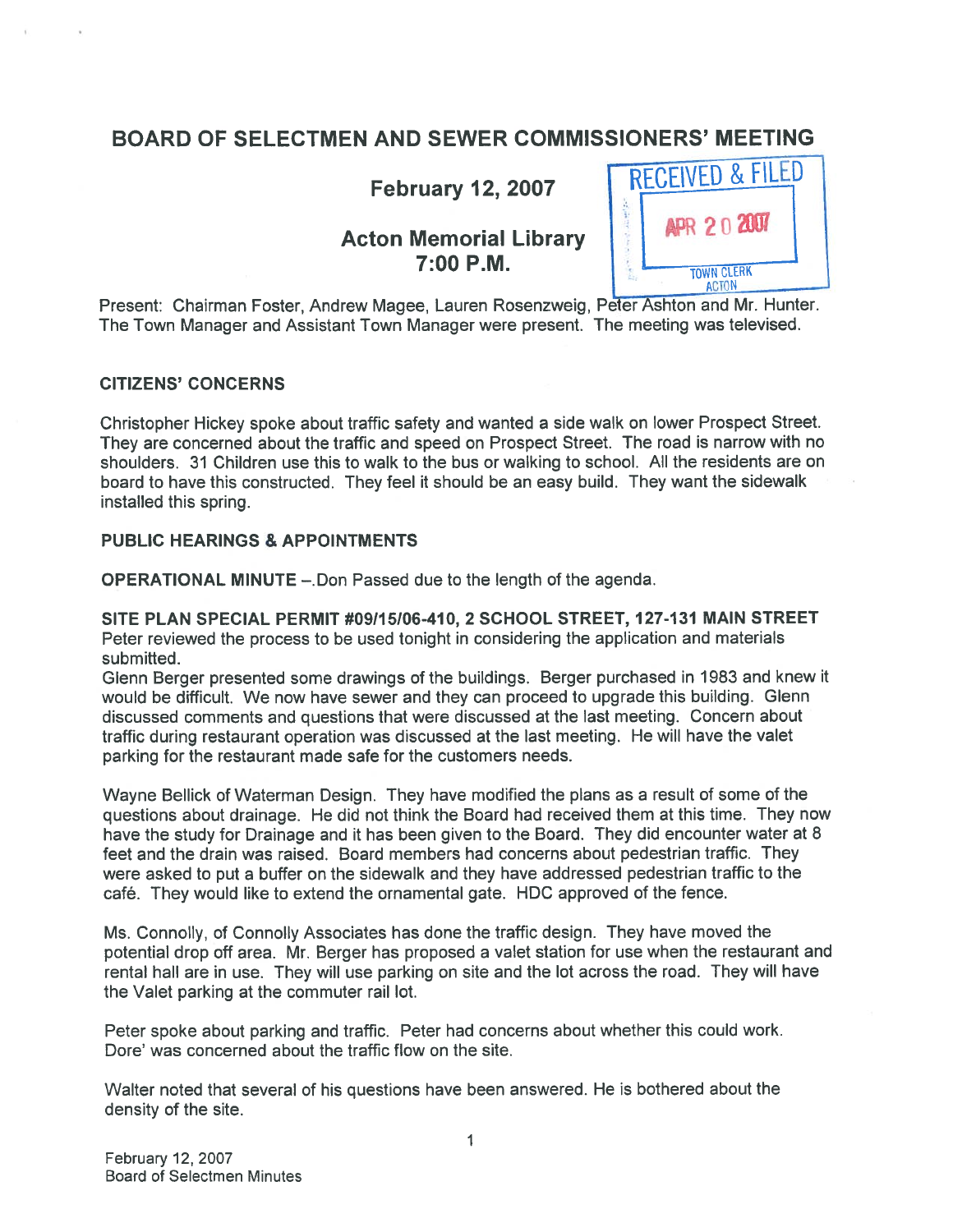Andy had the same concerns; he thinks they are trying to do too much on this site. Andy noted that we do want to save this building.

Lauren noted the effort of making the best of the site. One of the questions was the restaurant size and number of seats. Is there any plan that exists that says they need <sup>X</sup> amount of seating to make it viable? . Glenn said that if he doesn't ge<sup>t</sup> parking then they will have to seek additional parking. He said his site must have more than 26 spaces or the Exchange hall will not be restored. Lauren asked about the turning and site distances on the site and noted it worked.

Christine Hanley spoke about the parking and doesn't think they should use the commuter parking lot to park. She spoke about delivery trucks going to Exchange Hall and suggested that it would be worse when workers and caterers were accessing the site.

Pauline Knibbe asked about Friday night being <sup>a</sup> week day or weekend. They responded that it is <sup>a</sup> week day.

Walter discussed the Planning Board's comments about pedestrian safety. Peter asked about fencing in front and asked if the fencing has been determined. HDC was comfortable with the proposed fencing.

PETER ASHTON - Moved to close the Meeting and take under advisement. DORE' HUNTER second. UNANIMOUS VOTE

#### COMMITTEE INTERVIEW, BOARD OF ASSESSORS, ALTERNATE MEMBER, CAROL LEIPNER

Carol outlined her background to the Board. She has wanted to ge<sup>t</sup> involved and now is <sup>a</sup> good time for her.

Lauren noted she knew Carol. Lauren said she is <sup>a</sup> very good candidate. PETER ASHTON — Moved to appoint with <sup>a</sup> term to expire 6/30/09. DORE' HUNTER — second. UNANIMOUS VOTE

#### JOINT MEETING WITH THE SCHOOL COMMITTEE TO CONSIDER TEMPORARY APPOINTMENT TO FILL VACANT SCHOOL COMMITTEE POSITION.

John Ryder called the Acton Public School Committee to order noting the time. Walter spoke about the vacant pos<sup>t</sup> on the School Committee. Peter will ask questions on behalf of the Selectmen, and Mr. Terry Lindgren for the Schools. Terry Lindgren spoke about the surprise of Marie's resignation, and thought that they should not appoint anyone tonight and thought that the voters should make the decision as it was so close to Town Elections in six weeks.

Heather Hare spoke about her background and is <sup>a</sup> candidate for the 2 year position.

Mr. Peterson spoke about why he wanted to serve the school committee. He felt the school measures are what matters. He was concerned with 990 and its implementation.

Peter noted that he was impressed with the Candidates, but agreed with Mr. Lindgren that we should have the voters make the decision.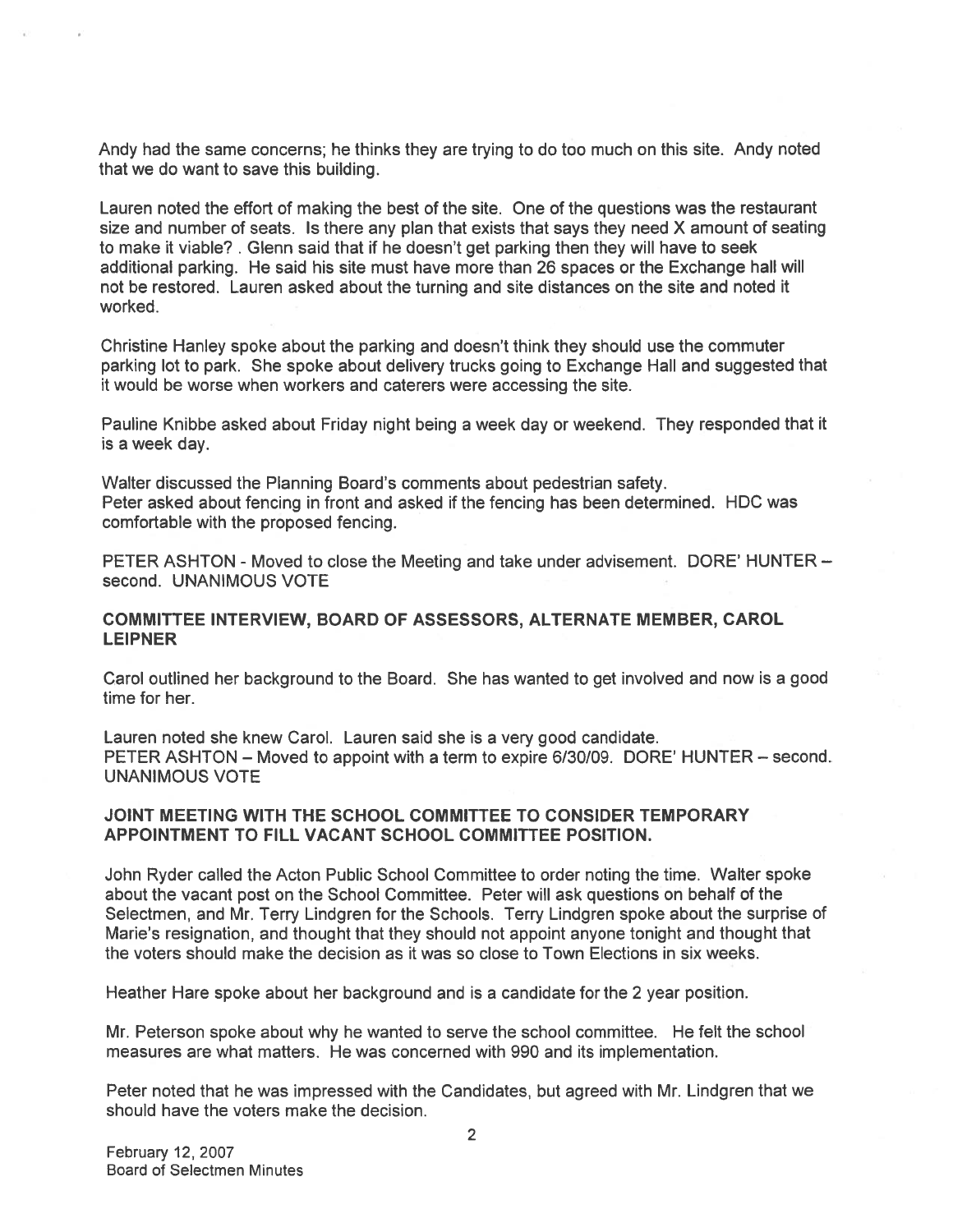PETER ASHTON - Moved that the Board of Selectmen not appoint either and let the voters decided at the Ballot. DORE' HUNTER —second. UANANIMOUS VOTE.

School Committee Terry Lindgren - Moved not to appoint at this time, and wait for the voters to decide. McManus second— UNANIMOUS

The School Committee discussed the vote on Ashton-Mullin Plan not to tax to the full 2 ½ increase.

Terry Lindgren- Moved to endorse the <sup>p</sup>lan of Not taxing to the Max. Jon Chintz- second. Ms. McManus was not supporting the not taxing to the Max. 3-1 McManus, No.

To adjourn the School Committee. McManus Moved to adjourn the School Committee, Jon Chintz — second. UNANIMOUS VOTE

Herman Kabakoff was speaking as <sup>a</sup> citizen about the proposal, simply said; completely forego the Prop <sup>2</sup> 1/2 increase. Herman suggests that this <sup>p</sup>lan might not be in the best interest to the taxpayer and some rethinking may be appropriate. Jon Chintz said this proposa<sup>l</sup> will not do what Herman said. It will <sup>g</sup>ive the tax payers one year tax break that they will not have to pay back.

#### CLASS 1 CAR DEALER'S LICENSE, 50 POWDER MILL ROAD, ACTON SUZUKI ANNEX, INC.

Atty. Nylen representing Mr. Bertolami outlined the process of what they wanted. Andy spoke about the submittal and had no major problems. He was concerned about the notation in the application regarding parking of vehicles since 1949. Andy noted that the evidence submitted does not suppor<sup>t</sup> this statement. Walter spoke about the Building Commissioner's memo and issues. Walter wanted to have the parcels properly numbered. Walter wanted clarity from the Building Commissioner and Engineering. Dote' noted the building numbering is confusing and noted that the town atlas contains the correct information. Dore' spoke about the Building Commissioner's memo about Accessory Uses that may have been on that site in the past. Peter asked about when they are going before ZBA, Mr. Nyland noted that they would file for March. Peter asked that they not make any decision. Dote' asked for correct building numbers.

Don Johnson noted that he has worked in zoning and as Town Manager and has no knowledge of use on this site to park vehicles. The Board asked the Town Manager to have the Building Commissioner presen<sup>t</sup> at the next meeting with the Town Atlas.

LAUREN ROSENZWEIG Moved to Continue to March 12, 2007 at 7:25. PETER ASHTON second. UNANIMOUS VOTE.

#### SITE PLAN SPECIAL PERMIT #02119103-388, 60 POWDER MILL ROAD, ACTON SUZUKI, INC. REQUEST TO AMEND

Atty Nylen spoke about <sup>a</sup> special permit for <sup>a</sup> Class <sup>I</sup> Dealer's license. They have asked to refigure the actual number of parking spaces in this overlay area. They would like to have an increase in parking. They want to amend 1.4 to reconfigure for customers and employees from <sup>25</sup> to 16. Walter outlined that they need to know if they will ask that the meeting be reopene<sup>d</sup> or to treat as amendment or significant change. Peter said he wanted to notice <sup>a</sup> public hearing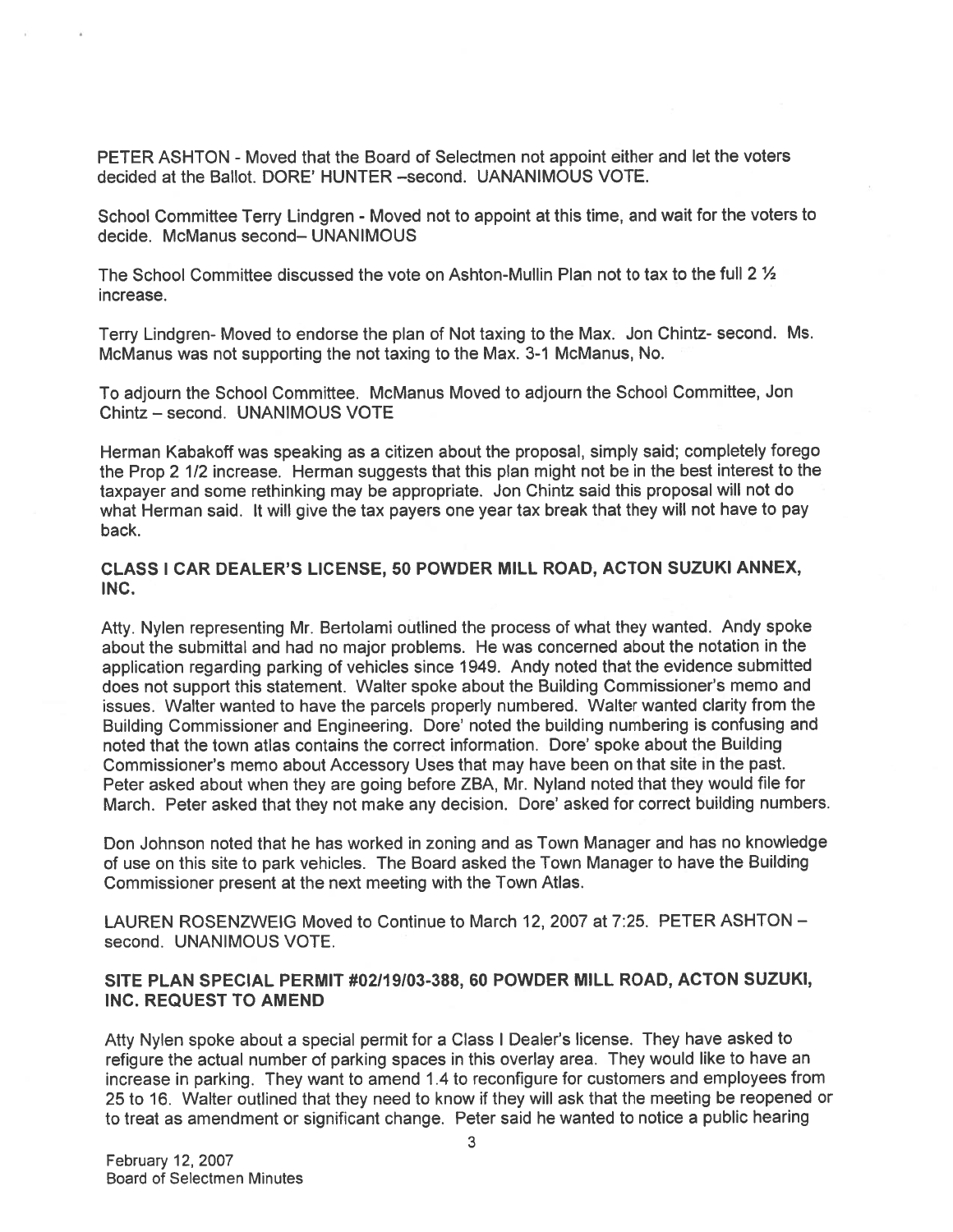and get staff comments. Dore' felt the same and Andy felt he could go either way. Lauren asked what is being proposed. Mr. Bertolami noted that they were making the fence permanen<sup>t</sup> and wanted to te-arrange the parking on the lot.

PETER ASHTON — Moved to take this amendment reques<sup>t</sup> to site <sup>p</sup>lan and open <sup>a</sup> public hearing as it is significant enoug<sup>h</sup> to hold <sup>a</sup> public hearing. LAUREN ROSENZWEIG— second. UNANIMOUS VOTE

Atty. Nylen asked that his client be allowed to bring more cars on site pending the public hearing due to Presidents Day being an important time in car sales week.. Temporary usage of the lot for the next four weeks LAUREN ROSENZWEIG — Moved that we allow until March 12 the applicant to display <sup>45</sup> vehicles on the exiting lot during the high car sales period. ANDY MAGEE — second. UNANIMOUS VOTE.

#### COMMITTEE INTERVIEW, BOARD OF APPEALS ALTERNATE MEMBER, FRANCIS MASTROIANNI

Mr. Mastroianni has been <sup>a</sup> resident for two years. He is an attorney practicing real estate law. He wants to <sup>g</sup>ive his time. The Board asked questions about his service on Watertown's Zoning Board of Appeals. Peter asked if he had <sup>a</sup> chance to read the 40B policy. He had not, but has been following presentations to the Board of Selectmen and Zoning Board. PETER ASHTON — Moved to appoint Mr. Mastroianni as an alternate member to expire 6/30/09. LAUREN ROSENZWEIG- second UNANIMOUS VOTE

#### COMMITTEE INTERVIEW, HISTORIC DISTRICT COMMISSION, FULL MEMBER, SCOTT D. KUTIL

Mr. Kutil explained his background and has been before the HDC and was excited to be able to serve on the Commission. Lauren asked what he thought he could offer. He felt he could contribute an appreciation of the old houses and architectural buildings. PETER ASHTON - Moved to appoint Scott Kutil as <sup>a</sup> Regular member for three year term to expire 6/30/09. DORE' HUNTER — second. UNANIMOUS VOTE.

#### BUDGET and WARRANT DISCUSSION

Peter was asked to speak about the Finance Committee's endorsement, of the Ashton-Mullin Plan. Peter suggested or propose<sup>d</sup> that we utilized \$600,000 in Free Cash and forego that from taxation. He felt this was the year to do this, we need to thank the citizens for their support. Dore' thought it was going to make <sup>a</sup> precedent. Dore' felt we should forego some taxation, Dore' asked that the suggestions be made when it is on the table. Looking to future years we can not bind future Boards. Walter spoke about the ALG process to look at out years. Walter noted the vote taken by the Finance Committee he is in favor and feels that there are sufficient gains to allow us to <sup>g</sup>ive back to the taxpayer. Andy will suppor<sup>t</sup> this and noted in Dore's comments he too was disappointed in the process and he thinks we need to be honest to the taxpayers and this is <sup>a</sup> one year only action. Andy will suppor<sup>t</sup> this but noted that we are doing this at the same time that we are trying to pay for capital projects. Lauren spoke that State Aid increased this year. Though we have been very prudent with our money she felt that not taxing to the full 2/ 1/2 percent levy increase wold bring the Town closer to needing an operating override in future years. For that reason, she can not suppor<sup>t</sup> the plan.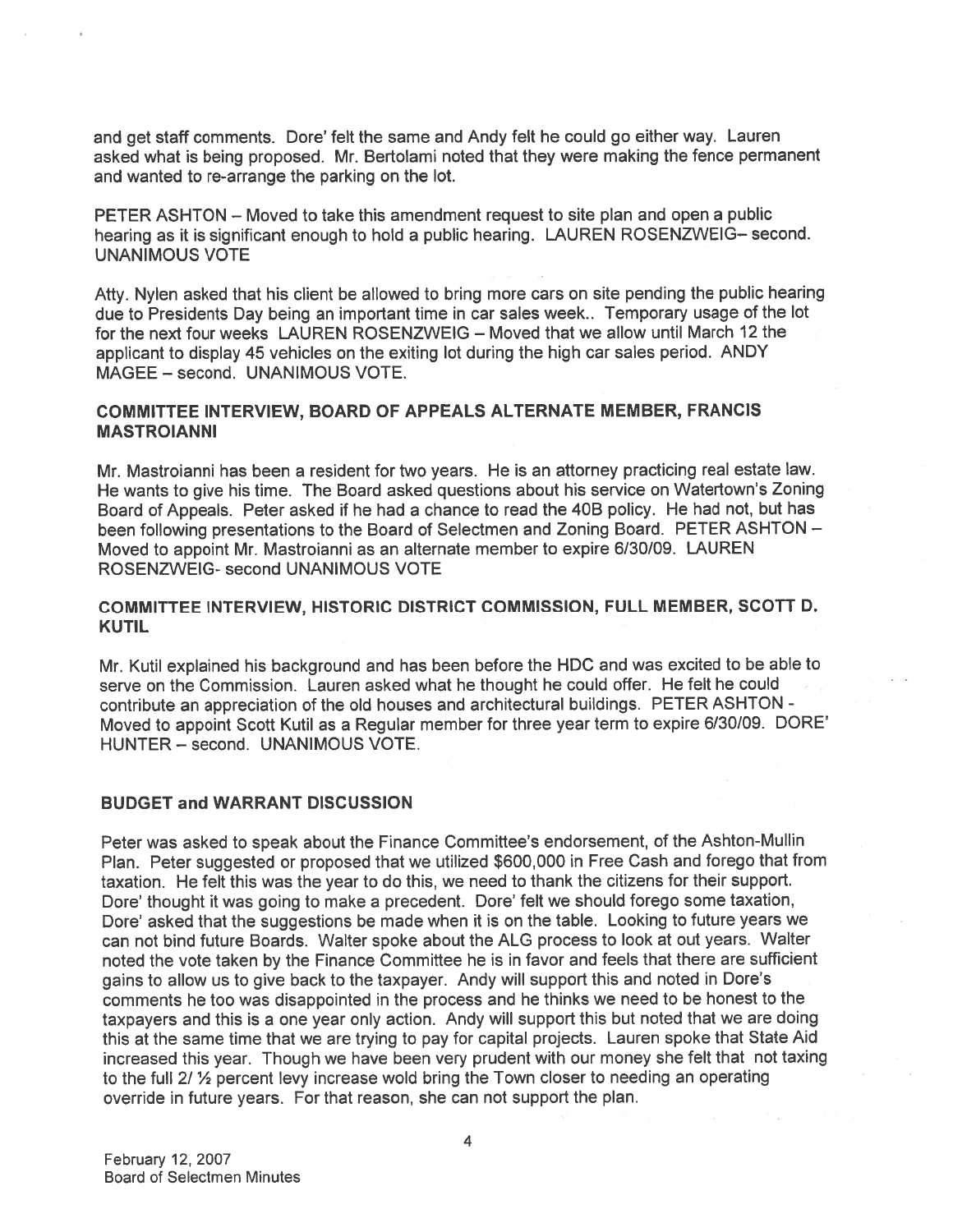Dore' didn't know that there was <sup>a</sup> sidewalk committee coming in. He feels we need to make sidewalks available. Dore' wants to know what it will cost to contract it out; we can look at it after we get the private proposals. PETER ASHTON - Move that the Board support the <sup>p</sup>lan to tax at \$600,000 below the levy limit for 08 and the assumption will be made up with Free Cash.<br>WALTER FOSTER – second. 4-1 Lauren Nay.

Walter wanted to put back the COA Assistant and Thursday Hours at the Library. Walter feels<br>that they have convinced him it is value for service of our demographic which is growing. Walter<br>felt that the \$29,500 be funded f restored and the COA Assistant and we need to pay for the Warrant Articles for sewer studies..

Capital Plan - Peter suggested we put \$20,000 into the Celebrations Committee budget and to eliminate the Reserve Fund because we have not used it since Bottom Line Budget. Fire overtime reduction of \$100,000 and suggested require contract negotiation.

Herman said that the Reserve Fund was used two years ago. The bullet proof vests used Reserve Fund monies. He noted it supplies <sup>a</sup> moderate source of revenue for those types of purchases.

Walter spoke about the Capital List and we cannot go any lower than item for the Highway Dept. to replace <sup>a</sup> dump trailer.

Andy spoke about the Morrison Farm money needs. The Board discussed the need for study monies.

Capital Budget Requests Items that they would like to see funded, with the updated inclusion Number <sup>25</sup> Turf Tigers, would be the end of the list. Walter spoke about items that could be bonded.

Peter could support bonding for GIS and North Acton Station.

Peter said the Cemetery building should be taken off.

Andy would like to see 468 Main Street and pass on the Cemetery building. Dore' asked that<br>Dean be consulted to see what we can do, maybe have several smaller buildings. Walter said<br>that he could support GIS, North Acton F the board to remove the cemetery building.

Peter questioned the length of the Master Plan Project, It was noted we could fund over two<br>years broken down in tasks. Cemetery improvement \$50,000 he felt that we go forward only if the Trust Fund participates financially. If they do not come up with a third or half we remove it from the list.

Dore' felt this a reasonable list.

Andy was comfortable with the list. Lauren suggested we speak with the Planning Board about <sup>a</sup> two year split for the Master Plan. She agreed with the order with the comments expressed.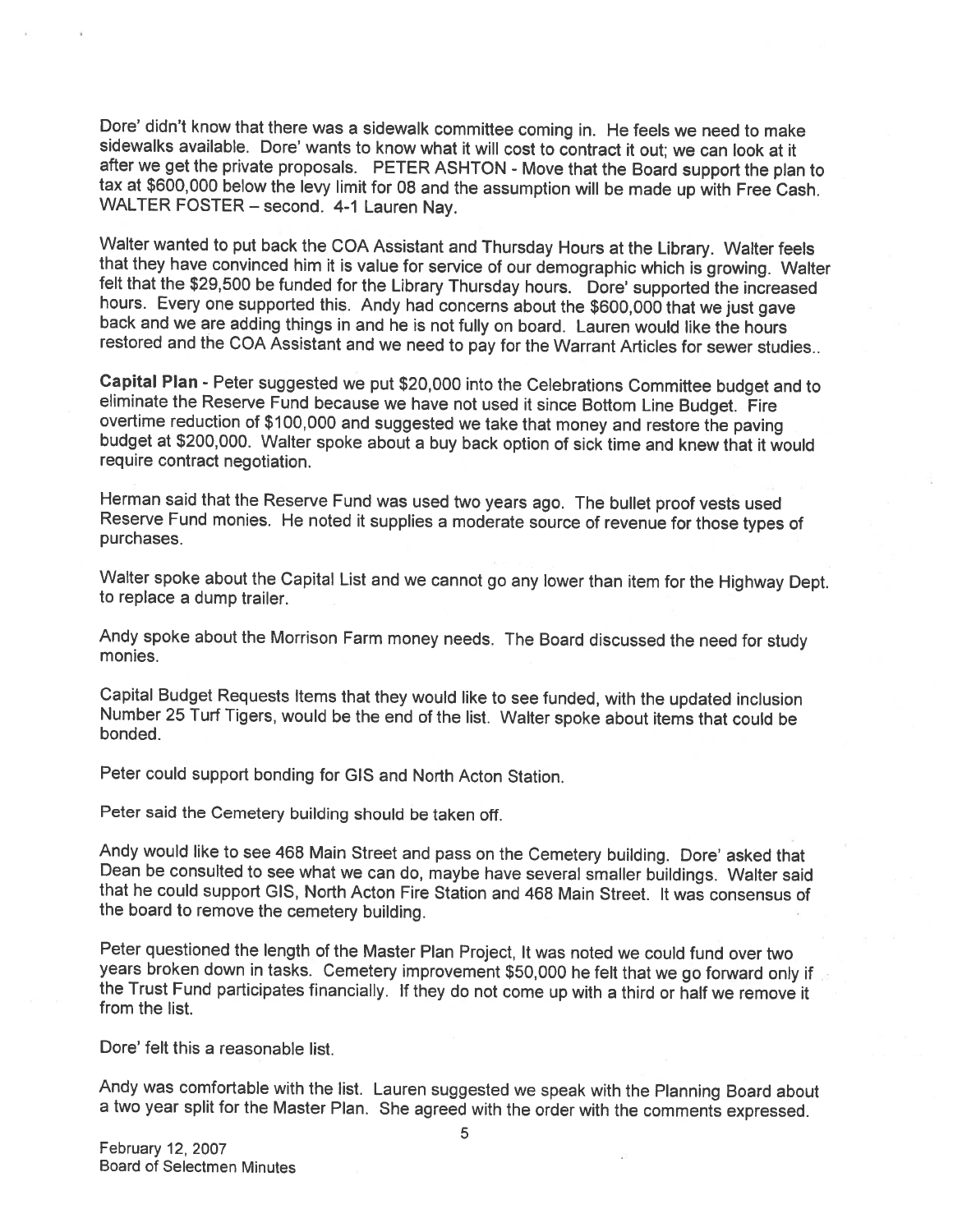She was concerned that it might be difficult to hire <sup>a</sup> consultant if the Master Plan was not fully funded for the whole process.

Walter agree<sup>d</sup> with Lauren that the Master Plan be done in one year. Don noted the Health Department Car was self funded.

PETER ASHTON - Move to support and recommend all consent items and Quarry Road Easement. DORE' HUNTER -second. UNANIMOUS VOTE

It was noted that the first night of the Town Meeting, is April 2<sup>nd</sup>. The Meeting will be opened and continued to April 9th, this action to take <sup>p</sup>lace in the Faulkner Room at Town Hall. Lauren asked that the notice be <sup>p</sup>laced on the doors of the Sr. High and that we advertise

#### SELECTMEN'S BUSINESS

#### FIRE AND EMS NEEDS TASK GROUP, APPOINTMENT OF MEMBERS

Dore' outlined the people who have volunteered to serve on the Fire/EMS Needs Task Group. Dote' wanted to appoint all those on the list. Robbins Brook and the Acton Center Church have not replied. There will be additional volunteers Dore' does not want to close the membership at this time. Walter noted the e-mails from North Acton residents that urge us to not reinvent the wheel and not to have it studied again.

#### ECONOMIC DEVELOPMENT COMMITTEE (EDC), REQUEST TO REACTIVATE

Lauren spoke about reactivating the EDC. There have been two requests for expanding uses of existing Businesses that need to be addressed. Business owners need an entity that they can come to town and have someone to interface with. Peter wanted <sup>a</sup> list of goals and statements of what they wish to accomplish.

#### ECONOMIC DEVELOPMENT INCENTIVE PROGRAM (EDIP) METHOD MACHINE

Peter will not suppor<sup>t</sup> the tax incentives. Don noted his meeting with the representatives of Method Machine and the State. Walter wanted this presented to the new EDC members and come back with an informal repor<sup>t</sup> to the Board. Peter asked what they are looking for. Don said that they would accep<sup>t</sup> 5% five years. Andy noted that this <sup>p</sup>lan would be better suited for <sup>a</sup> city, not <sup>a</sup> bedroom community such as Acton.

#### FRIENDS OF GREAT ROAD

Walter discussed the e-mail from George Wrenn regarding getting <sup>a</sup> letter to send to the State to explore the lowering of spee<sup>d</sup> in the EAV corridor. Mr. Wrenn asserted that the State's numbers were incorrect. The Town Manager may have contact with the State to discuss reduced speeds.

#### FREEDOM'S WAY HERITAGE ASSOCIATION, INC, REQUEST FOR MEMBERSHIP DUES

Walter outlined the Dues request. They have <sup>22</sup> participating communities. The dues are \$50.00 per year. The Board noted the fine product that came out of the Heritage Landscape Report. LAUREN ROSENZWEIG — Moved to pay the \$50.00 dues. WALTER FOSTER — Second. UNANIMOUS VOTE.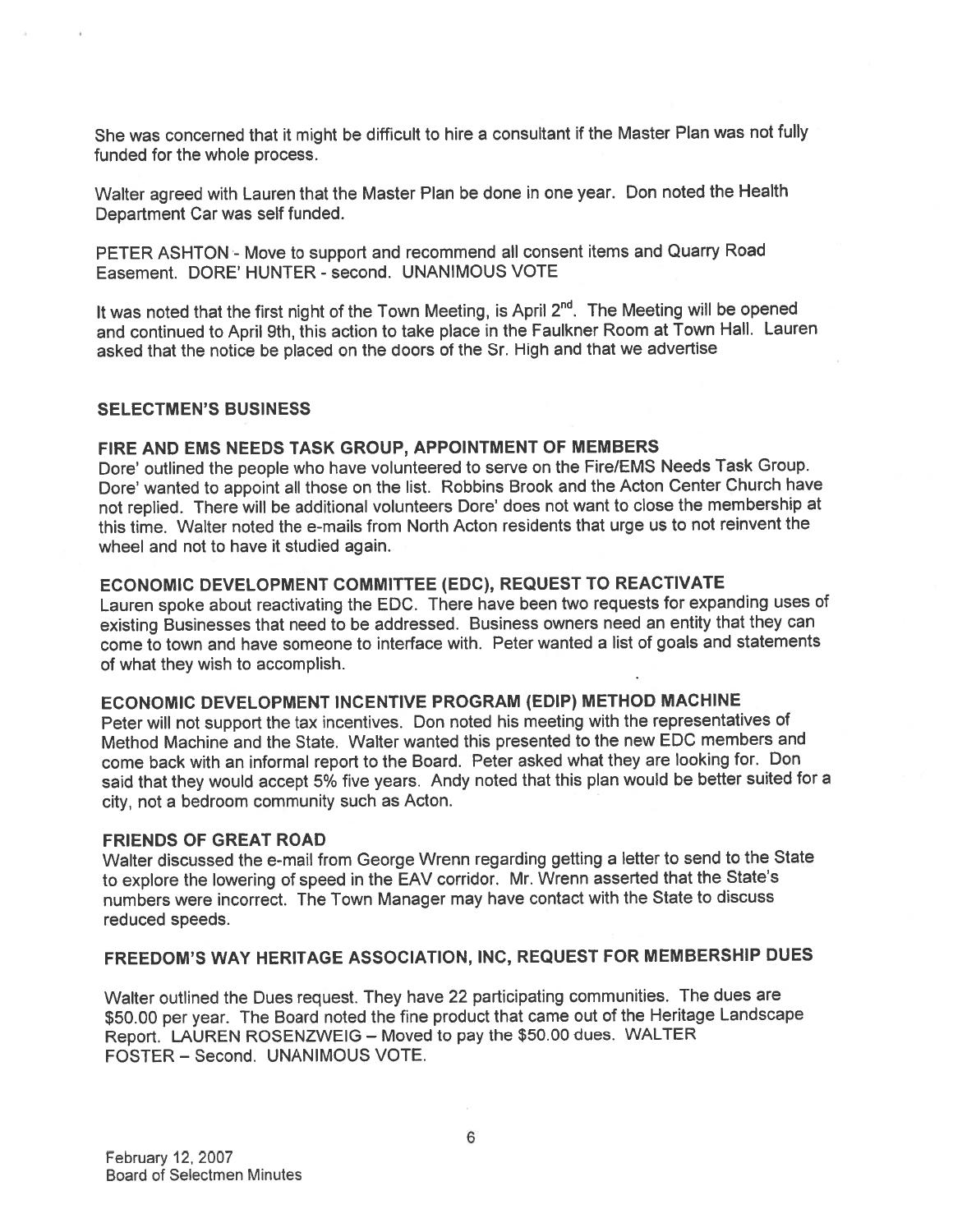#### COMMISSION ON THE STATUS OF WOMEN, UNSUNG HEROINES 12007, NOMINATION FORM

Walter outlined the request for nomination. Walter asked the Board to look into nominations.

## BOY SCOUT OF HONOR - DAVID LOWE

Peter to represent the Board.

#### OTHER BUSINESS

Lauren reported on Winterfest, it was great. ACHC the Willow Central going for request for proposals Towne School story has been written up by Mass Housing MAGIC — legislation has been submitted to remove MAGIC from MAPC.

Andy noted the Open Space Committee is gearing up for rewrite of Open Space and Recreation plan.

Walter reported on the CPC status. They have passed on the River Street Property. Morrison Farm Recommendation book has been distributed.

Dore' thanked all who have supported Vanetta

#### CONSENT AGENDA

Andy held item <sup>19</sup> for discussion. DORE' HUNTER — Moved to Accept with #19 held. PETER ASHTON — second. UNANIMOUS VOTE. Don reported where we stand with the Consultant on the W.R. Grace water clean up.. The Consultant felt it was too much detail at this time. Sediment Study comments were discussed and need to be in by Monday the 19th. DORE' HUNTER — Moved to approve #19. WALTER FOSTER — second. UNANIMOUS VOTE'

#### TOWN MANAGER'S REPORT

#### EXECUTIVE SESSION

LAUREN ROSENZWEIG —Moved to go into Executive Session for the purpose of discussing Litigation. All AYES. UNANIMOUS

<u>Laurian SI. Kousesweeg</u><br>Clerk, Board of Selectmen

Jord 17, 2007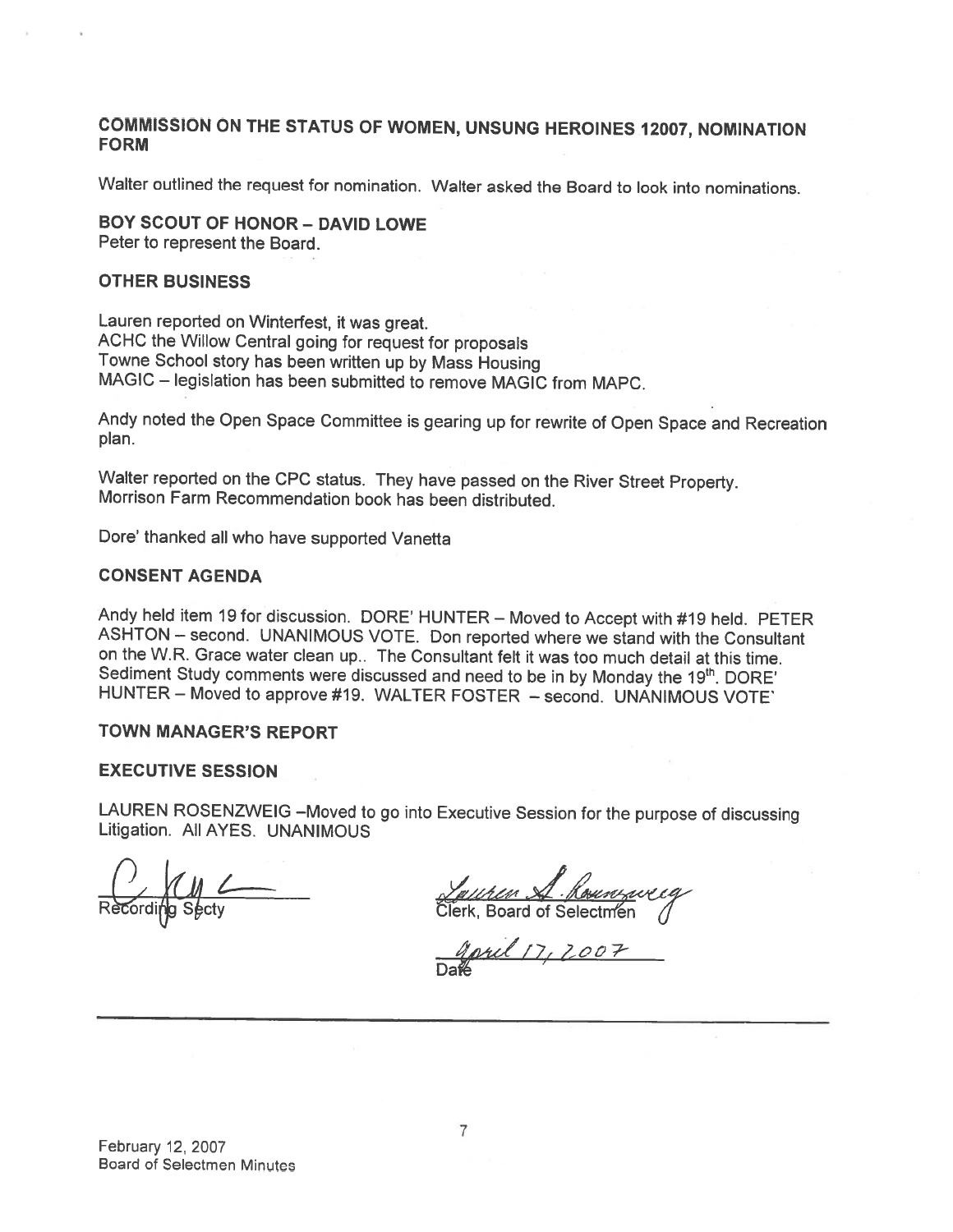# BOARD OF SELECTMEN & SEWER COMMISSIONERS' MEETING AGENDA

Memorial Library Meeting Room February 12, 2007 7:00 PM

I. CITIZENS' CONCERNS

 $\overline{\mathbf{a}}$ 

- II. PUBLIC HEARINGS AND APPOINTMENTS
	- 1. 7:02 OPERATIONAL MINUTE The Town Manager will provide <sup>a</sup> brief report on topics of interest.
	- 2. 7:10 SITE PLAN SPECIAL PERMIT #09115106-410, <sup>2</sup> SCHOOL STREET, 127-131 MAIN STREET, EXCHANGE HALL (ASHTON) Enclosed <sup>p</sup>lease find materials in the subject regard, for Board consideration.
	- 3. 7:30 COMMITTEE INTERVIEW, BOARD OF ASSESSORS, ALTERNATE MEMBER, CAROL LEIPNER SREBNICK

Enclosed <sup>p</sup>lease find materials in the subject regard, for Board consideration.

- 4. 7:40 JOINT MEETING WITH THE SCHOOL COMMITTEE TO CONSIDER TEMPORARY APPOINTMENT TO FILL VACANT SCHOOL COMMITTEE POSITION Enclosed <sup>p</sup>lease find materials in the subject regard, for Board consideration.
- 5. 8:00 CLASS <sup>I</sup> CAR DEALER'S LICENSE, <sup>50</sup> POWDER MILL ROAD, ACTON SUZUKI ANNEX, INC. Enclosed <sup>p</sup>lease find materials in the subject regard, for Board consideration.
- 6. 8:10 SITE PLAN SPECIAL PERMIT #02119/03-388, <sup>60</sup> POWDER MILL ROAD, ACTON SUZUKI, INC., REQUEST TO AMEND Enclosed <sup>p</sup>lease find materials in the subject regard, for Board consideration.
- 7. 8:15 COMMITTEE INTERVIEW, BOARD OF APPEALS ALTERNATE MEMBER, FRANCIS MASTROIANNI Enclosed <sup>p</sup>lease find materials in the subject regard, for Board consideration.
- 8. 8:30 COMMITTEE INTERVIEW, HISTORIC DISTRICT COMMISSION, FULL MEMBER, SCOTT D. KUTIL Enclosed <sup>p</sup>lease find materials in the subject regard, for Board consideration.
- 9. 8:40 BUDGET AND WARRANT DISCUSSION Enclosed <sup>p</sup>lease find materials in the subject regard, for Board consideration.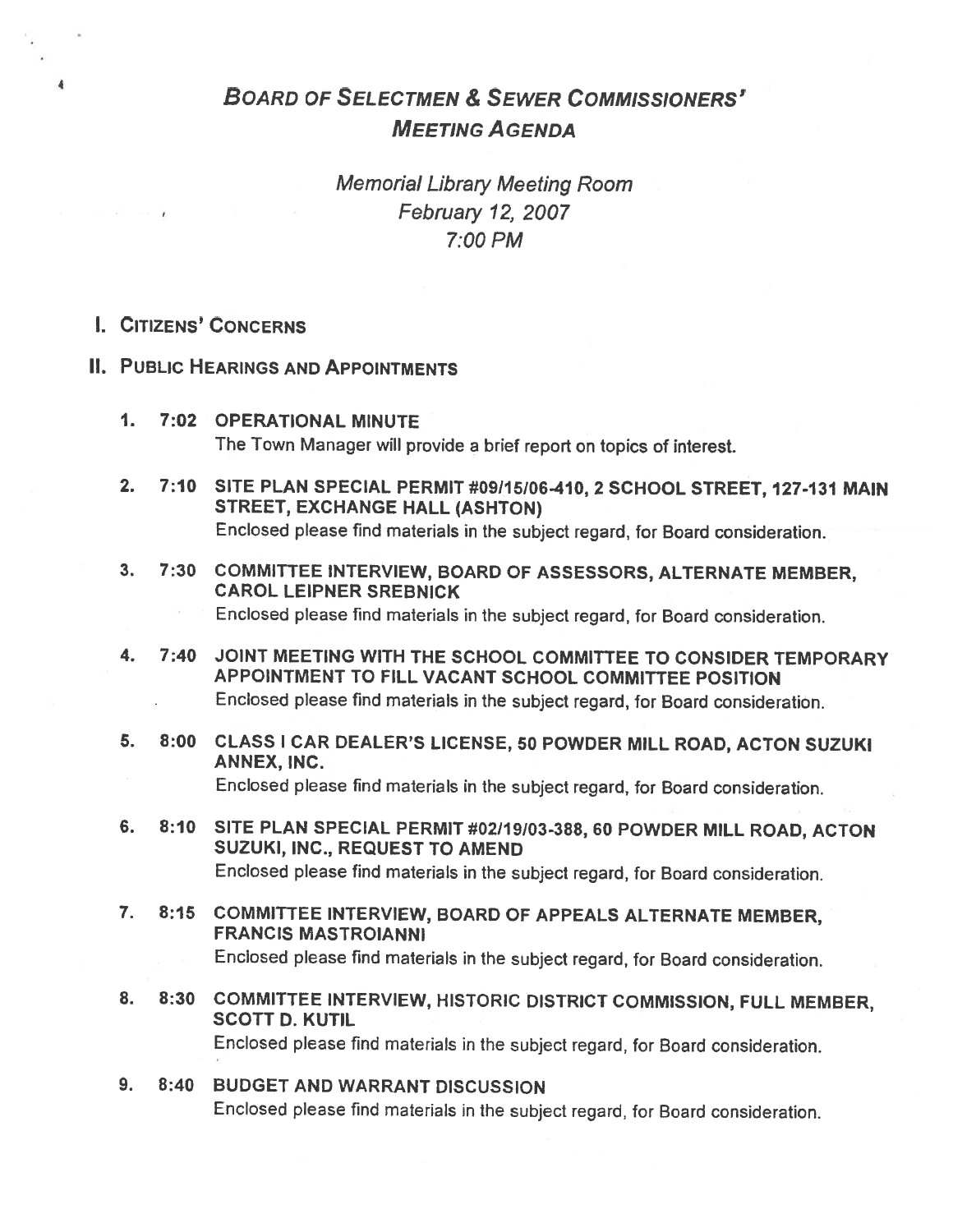## **III. SELECTMEN'S BUSINESS**

- 10. FIRE AND EMS NEEDS TASK GROUP, APPOINTMENT OF MEMBERS Enclosed <sup>p</sup>lease find materials in the subject regard, for Board consideration.
- 11. ECONOMIC DEVELOPMENT COMMITTEE (EDC), REQUEST TO REACTIVATE. Enclosed <sup>p</sup>lease find materials in the subject regard, for Board consideration.
- 12. ECONOMIC DEVELOPMENT INCENTIVE PROGRAM (EDIP), METHOD MACHINE Enclosed <sup>p</sup>lease find materials in the subject regard, for Board consideration.
- 13. FRIENDS OF GREAT ROAD, REQUEST FOR LETTER Enclosed <sup>p</sup>lease find materials in the subject regard, for Board consideration.
- 14. FREEDOM'S WAY HERITAGE ASSOCIATION, INC., REQUEST FOR MEMBERSHIP DUES

Enclosed <sup>p</sup>lease find materials in the subject regard, for Board consideration.

- 15. COMMISSION ON THE STATUS OF WOMEN, UNSUNG HEROINES 2007, NOMINATION FORM Enclosed <sup>p</sup>lease find materials in the subject regard, for Board consideration.
- 16. BOY SCOUT COURT OF HONOR, DAVID LOWE Enclosed <sup>p</sup>lease find materials in the subject regard, for Board consideration.
- 17. OTHER BUSINESS

### IV. CONSENT AGENDA

- 18. INITIAL STREET ACCEPTANCE DOCUMENTS, SQUIRREL HILL ROAD, MARIAN ROAD Enclosed <sup>p</sup>lease find materials in the subject regard, for Board consideration.
- 19. DRAFT REVIEW COMMENTS, W.R. GRACE NORTHEAST AREA GROUNDWATER PRE DESIGN WORK PLAN Enclosed <sup>p</sup>lease find materials in the subject regard, for Board consideration.
- 20. LIBRARY PROCLAMATION, VOLUNTEER APPRECIATION WEEK Enclosed <sup>p</sup>lease find materials in the subject regard, for Board consideration.
- 21. LIBRARY MATERIALS DISPOSAL POLICY Enclosed <sup>p</sup>lease find materials in the subject regard, for Board consideration.
- 22. ONE DAY LIQUOR LICENSE REQUEST, LE LYONNAIS RESTAURANT Enclosed <sup>p</sup>lease find materials in the subject regard, for Board consideration.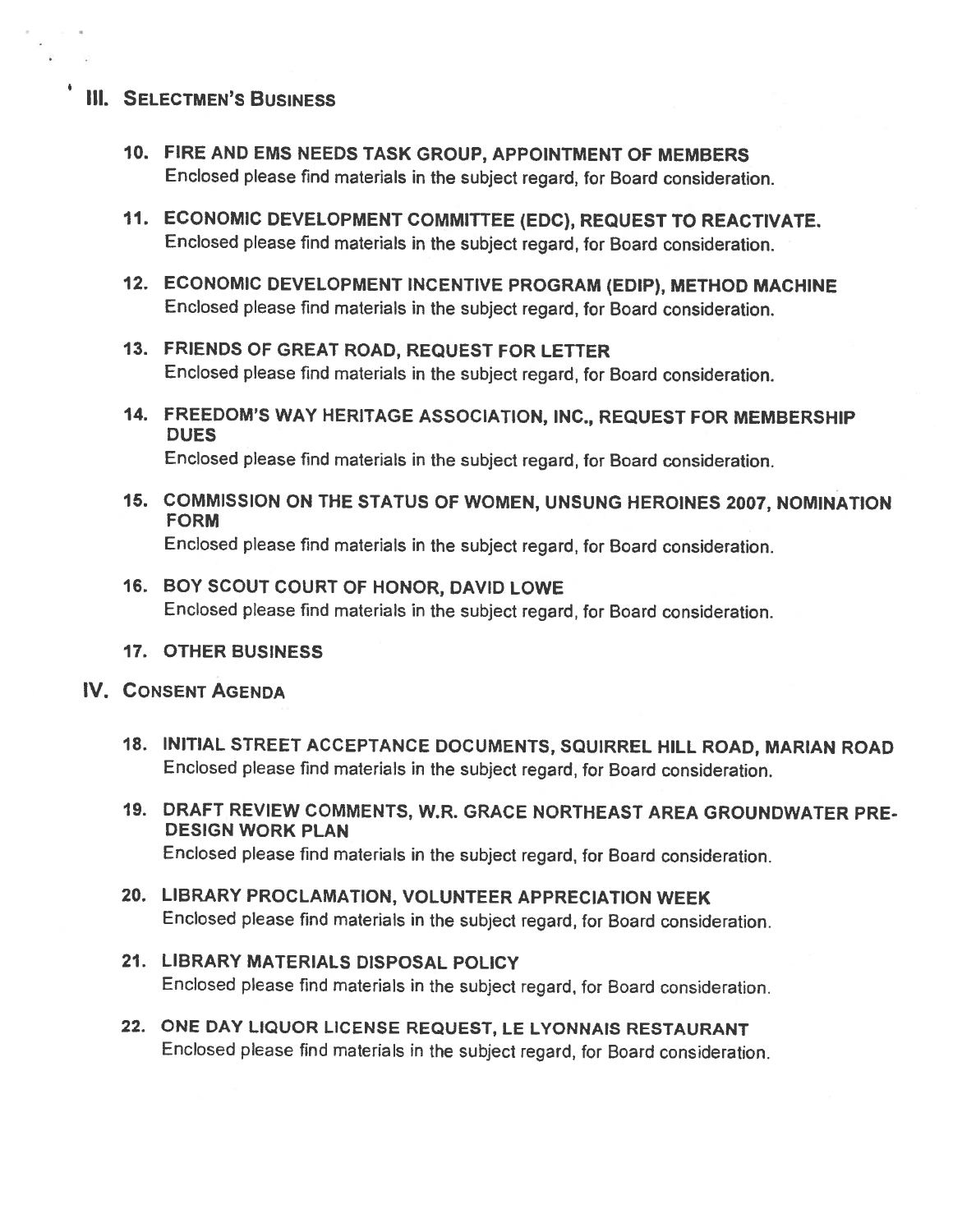23. ONE DAY LIQUOR LICENSE REQUEST, ST. ELIZABETH OF HUNGARY YOUTH MINISTRY

Enclosed <sup>p</sup>lease find materials in the subject regard, for Board consideration

24. SITE PLAN SPECIAL PERMIT #09124104-399, <sup>4</sup> HIGH STREET, REQUEST FOR EXTENSION (HUNTER)

Enclosed <sup>p</sup>lease find materials in the subject regard, for Board consideration.

25. UNDERGROUND STORAGE TANK LICENSE AMENDMENT, 332-338 GREAT ROAD, CHANGE OF OWNERSHIP

Enclosed <sup>p</sup>lease find materials in the subject regard, for Board consideration.

26. COMMUTER LOT BIKE LOCKERS, 2006 SEASON REPORT AND 2007 FEE RECOMMENDATION

Enclosed <sup>p</sup>lease find materials in the subject regard, for Board consideration.

27. ACCEPT GIFT, BOARD OF HEALTH Enclosed <sup>p</sup>lease find <sup>a</sup> <sup>g</sup>ift of \$3,000.00 from Emerson Hospital for the Weilness University program, for Board consideration.

## 28. ACCEPT GIFT, RECREATION COMMISSION Enclosed <sup>p</sup>lease find <sup>a</sup> <sup>g</sup>ift of \$250.00 from Be Well and Beyond to be used for Winterlest 2007, for Board consideration.

## 29. ACCEPT GIFT, RECREATION COMMISSION Enclosed <sup>p</sup>lease find <sup>a</sup> <sup>p</sup>ledge of \$12,000.00 from Donelan's Supermarket and Gould's Plaza to be used for the 2007 July 4<sup>th</sup> fireworks at NARA Park, for Board consideration.

#### 30. ACCEPT GIFT, RECREATION COMMISSION

Enclosed <sup>p</sup>lease find <sup>a</sup> <sup>g</sup>ift of \$100.00 from the Acton Minutemen, Inc. to offset production costs for the Acton Teen Theatre Group's production of Bye Bye Birdie, for Board consideration.

## VI TOWN MANAGER'S REPORT

#### V. EXECUTIVE SESSION

31. There will be <sup>a</sup> need for an executive session

## ADDITIONAL INFORMATION

Enclosed <sup>p</sup>lease find additional correspondence that is strictly informational and requires no Board action.

## FUTURE AGENDAS

To facilitate scheduling for interested parties, the following items are scheduled for discussion on future agendas. This is not <sup>a</sup> complete agenda.